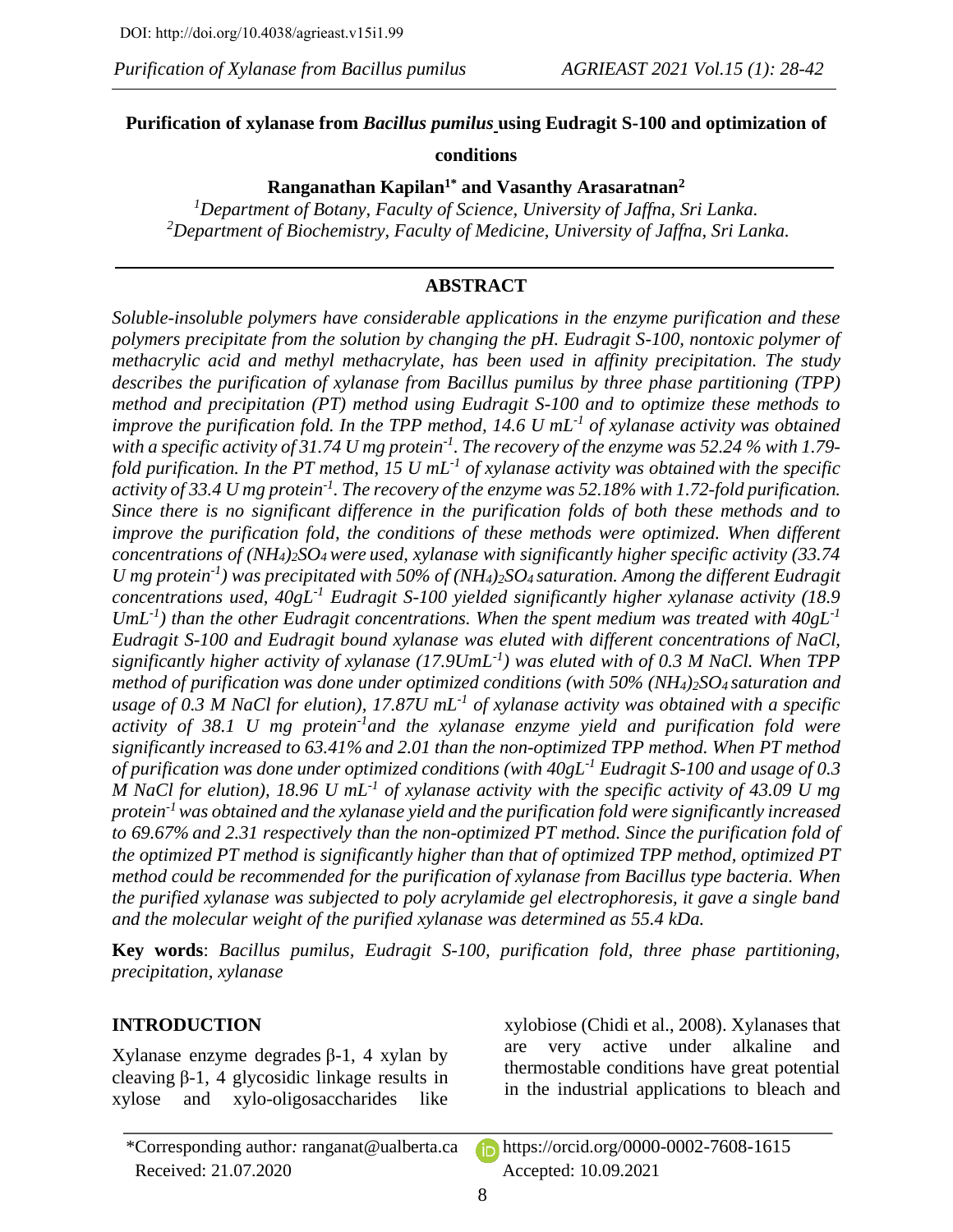increase the brightness of paper pulp, to improve the digestibility of animal feed and to clarify the fruit juices in the food industry. Bacterial genera have been the principle source of xylanases (Lyon *et al*., 2000; Touzel *et al*., 2000; Roy and Uddin, 2004; Roy, 2004; Lee *et al*., 2006; Ibrahim and El-diwany, 2007; Anuradha *et al*., 2007; Ugwuanyi *et al*., 2008; Yasinok *et al*., 2008; Kapoor *et al*., 2008; Garg *et al*., 2009; Annamalai *et al*., 2009; Kapilan and Arasaratnam, 2010). Some filamentous fungal species (Khan *et al*., 2003; Qinnghe *et al*., 2004; Chidi *et al*., 2008; Kumar *et al*., 2009), Actinomycetes (Ninawe *et al*., 2006; Ball and Mc Carthy, 1989), herbivorus insects (Roy *et al*., 2003) and some crustaceans are the other sources of xylanase enzyme. Secretion of xylanase from diverse microorganisms is often associated with the cellulases. For the industrial pulp treatment, cellulose-free xylanases are highly preferred, since the cellulase may adversely affect the quality of the paper pulp (Archana and Styanarayana, 2003). There have been studies continuing on the purification of crude xylanases from different organisms using different methods. Purification by ammonium sulphate precipitation (Pal *et al*., 2006) followed with DEAE cellulose & column chromatography (Annamalai *et al*., 2009; Kapilan and Arasaratnam 2014), anion - exchange adsorption, ammonium sulphate precipitation & hydrophobic interaction chromatography (Breccia *et al*., 1998), anion - exchange chromatography, gel filtration & affinity chromatography (Bataillan *et al*., 2000) and gel filtration & ion-exchange chromatography (Christalcopoulos *et al*., 1996) are some of the methods in practice.

In addition to the above-mentioned techniques, the aqueous two-phase partitioning (Yang *et al*., 2008), three phase partitioning (Sharma and Gupta, 2002) and precipitation method using Eudragit S 100 (Gupta *et al*., 1994) and some other chromatography techniques (Franco and de Marco, 2020) are some of the latest techniques reported recently. There has been a concern that how these methods are efficient in purifying all types of xylanases isolated from diverse natural sources. Soluble-insoluble polymers have been playing considerable role in the xylanase purification. These polymers are precipitated from the solution by the changing of pH of the media. Eudragit S-100, is an enteric, nontoxic polymer of methacrylic acid and methyl methacrylate and it has been used to precipitate enzymes based on the degree of affinity. Eudragit S-100 which is commercially available will be soluble above pH 6.0 and insoluble below pH 4.0. The study was aimed to purify thermostable alkaline xylanase obtained from *Bacillus pumilus* by three phase partitioning method (Rahman *et al*., 2016; Sharma and Gupta, 2002) and precipitation method (Gupta *et al*., 1994) using Eudragit S-100 and to optimize these methods to recommend the best method.

# **MATERIAL AND METHODS**

#### **Materials**

Eudragit S-100 was purchased from Rohm Pharma GmBh, Germany. All the other chemicals used in this study were from the standard sources.

#### **Microorganism**

*Bacillus pumilus* (Kapilan and Arasaratnam, 2010) isolated from open xylan agar plate was used.

# **Media used and production of crude xylanase**

All the plates and slants containing  $(gL^{-1})$ nutrient agar 25.0 and xylan 20.0 were used at pH 8.0 for the storage of the bacterial strain. The activation medium contained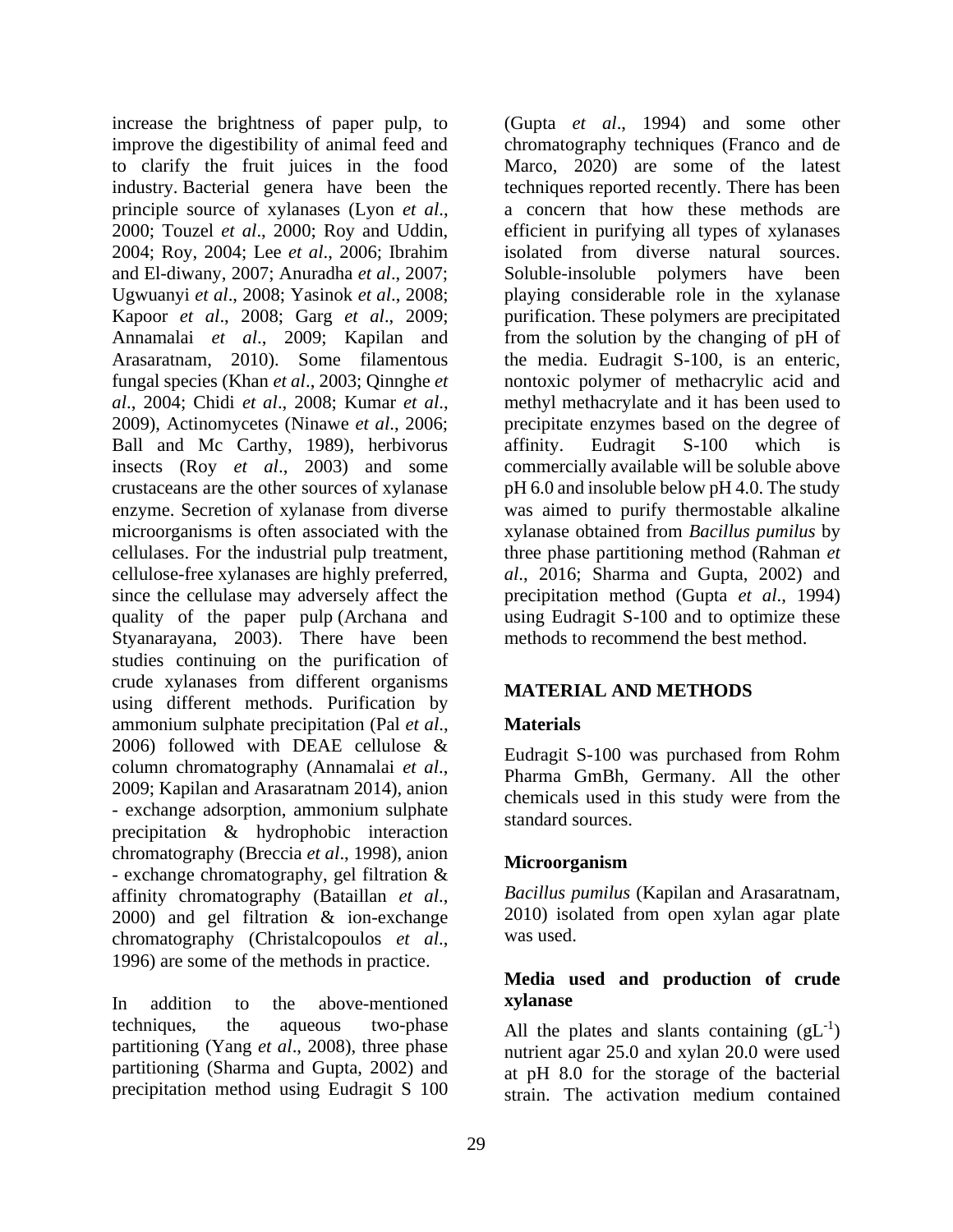$(gL^{-1})$  xylan 20.0 and nutrient broth 25.0. Liquid fermentation medium contained  $(gL^{-1})$  xylan, 20.0; peptone, 20.0; yeast extract, 2.5;  $CaCl<sub>2</sub>.2H<sub>2</sub>O$ , 0.005; MgCl<sub>2</sub>.6H<sub>2</sub>O, 0.005; FeCl<sub>3</sub>, 0.005; K<sub>2</sub>HPO<sub>4</sub>, 2.5; KH2PO4,1.0; NaCl, 0.1 and (NH4)2SO4, 2.0 at pH 8.0 and 120 rpm. After the completion of fermentation, the whole fermentation media was centrifuged at 15000 rpm at 4<sup>ο</sup>C for 15 minutes and the clear supernatant was recovered. The crude enzyme supernatant was used for the purification studies (Kapilan and Arasaratnam, 2011).

#### **Analytical methods**

Xylanase activity was measured in terms of reducing sugar produced by its action on xylan by modified Dinitro salicylic acid (DNSA) method (Miller, 1959; Kapilan and Arasaratnam, 2010). Enzyme was diluted with Tris aminomethane buffer (pH-8.5). Enzyme assay was carried out at pH 8.5 and  $60^{\circ}$ C by preincubating the enzyme extract with  $10gL^{-1}$ xylan in 0.01M Tris aminomethane buffer (pH-8.5) for 5 minutes. Then 0.5mL of the enzyme was mixed with 0.5mL substrate and incubated for 5 minutes at 85<sup>o</sup>C. Reducing sugar was measured by DNS method (Miller, 1959). Protein concentration of the samples was determined by Lowry's method (Lowry *et al*, 1951). All the experimental set ups were done in triplicates.

# **Unit of enzyme activity**

One unit of xylanase activity is defined as the amount of enzyme that produces one µmole of reducing sugar in one minute at pH 9.0 and  $60^{\circ}$ C with 20 gL<sup>-1</sup> xylan.

# **Purification of xylanase using of Eudragit S 100**

Xylanase was purified either by a modified three phase partitioning method (Sharma and Gupta, 2002) or by precipitation method (Gupta *et al*., 1994). All the experimental set ups were done in triplicates.

# **Purification of xylanase by three-phase partitioning of Eudragit S-100**

Eudragit solution  $(1mL - 20gL^{-1})$  mixed with 2mL of crude enzyme solution, and ammonium sulphate  $(30\%)$  & butanol  $(1:1)$ (v/v), was incubated for 1h. The mixture was centrifuged (2000 rpm MSE bench centrifuge) for 10 minutes. Of the threephases, top-phase was analyzed for xylanase activity and protein content (Unbound enzyme-Supernatant-1). The middle phase, which contained polymer bound protein, was suspended in 3mL distilled water, and pH was adjusted to 4.5 by the addition of 100µL of 0.1M acetic acid. After centrifugation (at 2000 rpm for 10 minutes), the precipitate was dissolved in 3mL of 0.05M acetate buffer (pH 5.5) and the pH was adjusted to 4.5. After 20 minutes, the suspension was centrifuged (2000rpm for 10 minutes).

The supernatant (Washing) was tested for the xylanase activity and protein content. The precipitated Eudragit bound enzyme was resuspended in 2mL of 0.1 M of phosphate – 1M NaCl buffer (pH 7.0) and the polymer was precipitated by decreasing the pH to 4.5. After 20 minutes, the suspension was centrifuged at 3000rpm for 15minutes. Xylanase activity and the protein content were measured in the supernatant.

# **Purification of xylanase by precipitating with Eudragit 100**

From crude enzyme diluted with 0.01M phosphate buffer (pH 7.0) (1:1 ratio) 1.0mL was mixed with 2mL Eudragit solution  $(100gL<sup>-1</sup>)$ . After 15 min, the polymer was precipitated at pH 4.5. After 20 min the suspension was centrifuged (2000rpm) for 15 min. The bound enzyme activity and protein content were determined indirectly by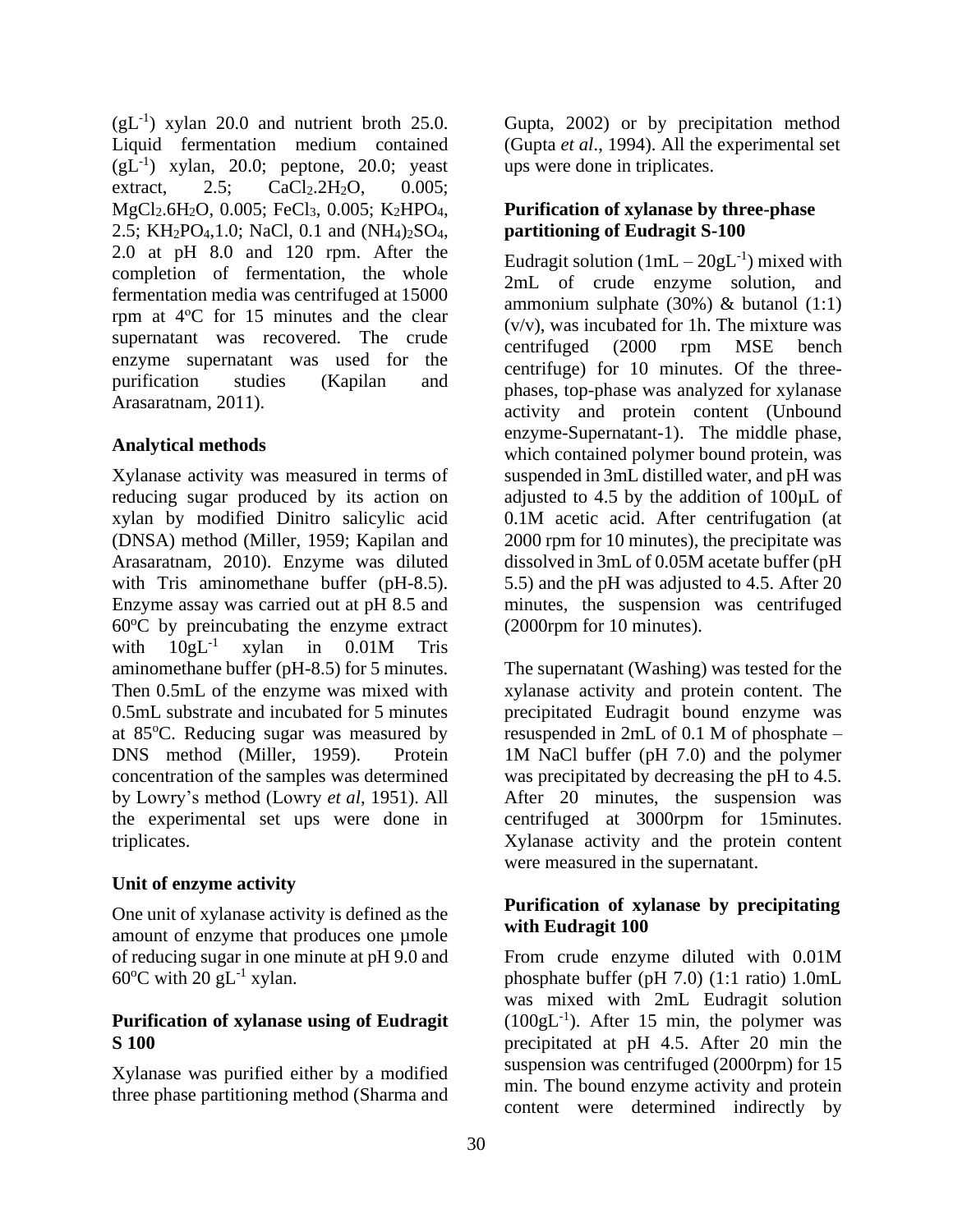analyzing the supernatant (Supernatant 1). The precipitated Eudragit bound enzyme was washed with 2mL of Tris buffer (pH 8.5). The pH was reduced to 4.5 and the suspension was centrifuged at 2000 rpm for 15 minutes. The supernatant (Washing 1) was analyzed for enzyme activity and protein content. Again the precipitate was washed with 2mL of Tris buffer (pH 8.5) (Washing 2). Then to the precipitate, 2mL of 0.1M NaCl was added to elute the bound enzyme. The suspension was centrifuged at 2000 rpm for 15 min. Enzyme activity and protein content were measured in the supernatant.

#### **Optimization of conditions for three phase partitioning method**

# *Effect of (NH4)2SO4 on the precipitation of xylanase from spent medium*

Proteins in the spent medium were precipitated with varying saturations of  $(NH_4)_2SO_4$  (10 to 70%). At all the  $(NH_4)_2SO_4$ concentrations, the amount of protein and enzyme activity precipitated, were determined after dialyzing the sample against distilled water. Suitable  $(NH_4)_{2}SO_4$ concentration required to precipitate maximum xylanase activity was determined.

# **Optimization of conditions for precipitation method**

# *Effect of Eudragit concentration on the purification of xylanase*

Using different concentrations of Eudragit (10 to  $100gL^{-1}$ ) xylanase was purified by precipitation method (Gupta *et al*., 1994).

#### **Optimization of conditions for the elution of Eudragit bound xylanase with NaCl**

With the optimized amount of Eudragit S-100 xylanase was purified and to elute the Eudragit bound xylanase, different concentration of NaCl (0.1 to 2M) was used.

#### **Comparison of purification under optimized conditions**

Three phase partitioning method was carried out with optimized Eudragit and ammonium sulphate concentration and xylanase was purified by precipitation method using optimized Eudragit concentration. To elute the Eudragit bound enzyme, optimized concentration of NaCl was used.

# **Statistical analysis**

Statistical analyses were performed using R 2.15.3 statistical software at  $\alpha = 0.05$ confidence level. The data sets were checked for the parametric assumptions of normality using Shapiro-Wilk and Kolmogorov-Smirnov tests. Box plots were used to identify the outliers they were removed. Analysis of variance was used to analyze the data. Significant differences (at  $p \leq 0.05$ ) were determined by ANOVA and Tukey's multiple comparison test. Each experiment was performed in triplicate and standard deviations for each experimental result were calculated and used for the graphical representation.

#### **SDS Acrylamide gel electrophoretic separation and Molecular weight determination**

The pooled sample of purified xylanase was subjected to SDS Acrylamide gel electrophoretic separation, and stained with coomassie brilliant blue (Laemmli, 1970). The molecular weight of the purified xylanase after electrophoresis step was determined (Weber and Osborn, 1969).

#### **RESULTS AND DISCUSSION**

#### **Comparison of the purification of xylanase by Three-phase partitioning method and precipitation method**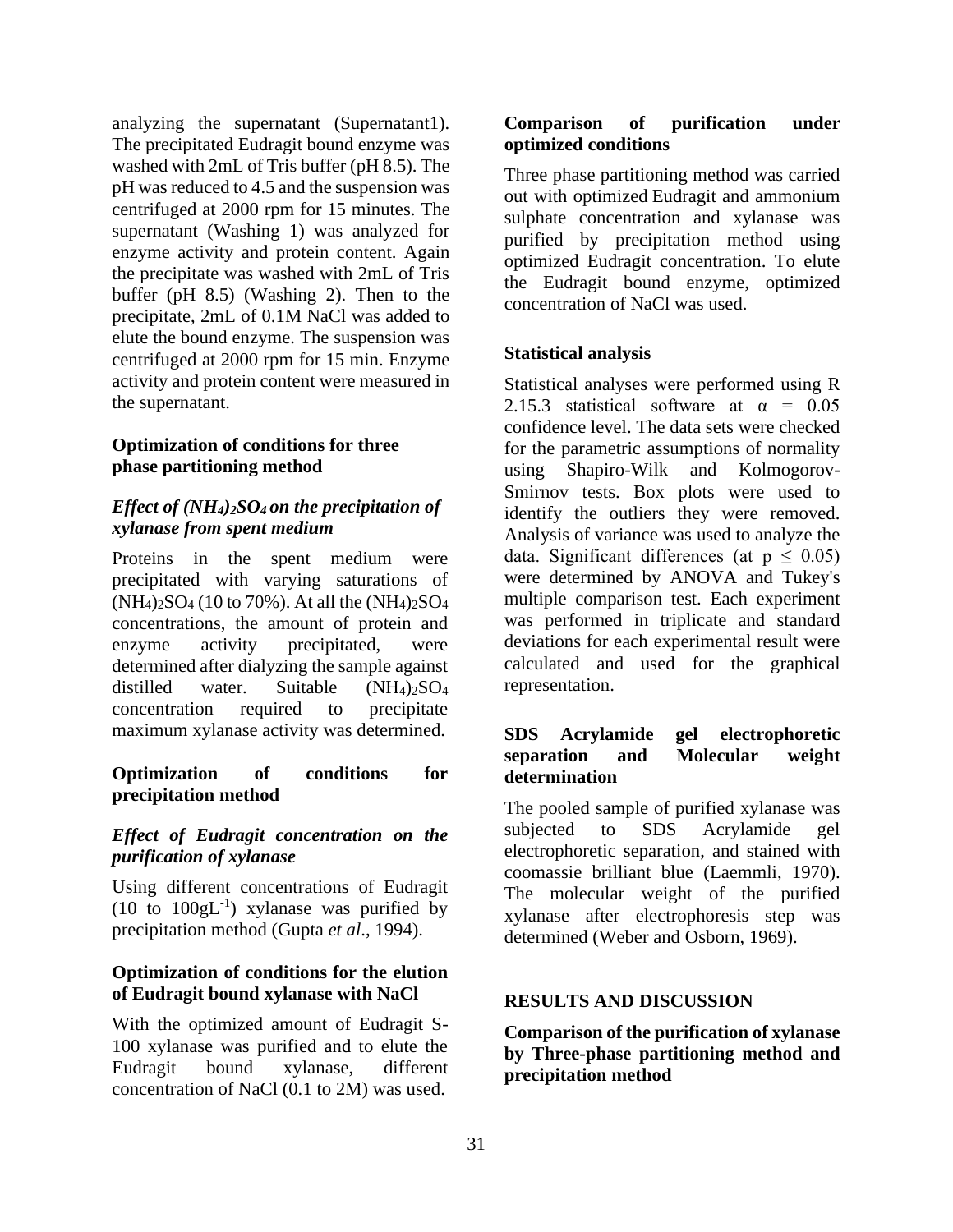#### *Purification of xylanase by Three-phase partitioning with Eudragit S-100*

In the TPP method, ammonium sulphate and butanol are added to precipitate proteins in an interfacial layer (Lovrein *et al.*, 1987) formed in between the aqueous phase and organic solvent. Butanol adheres proteins and the (NH4)2SO4 forms an interfacial precipitate between lower aqueous and upper organic layers (Dennison and Lovrein, 1997). The affinity of xylanase towards Eudragit was used to purify xylanase from the crude mixture (Sharma and Gupta, 2002). In the TPP method, 9.32 and 26.75% of the added xylanase activity and protein were not bound to the polymer (Table 1). To the polymer 22.93% of the added protein and 3.58% of the xylanase activity were loosely bound. With 0.1 M NaCl, 29.3% of the Eudragit bound protein showing 52.3% of xylanase activity was eluted. The crude enzyme had the specific activity of 17.77 U mg protein $^{-1}$ where the eluted enzyme had the specific activity of  $31.74$  U mg protein<sup>-1</sup>. Hence 52.24% of the added enzyme was recovered. The purification fold was 1.79. Sharma and Gupta (2002) have reported 60% recovery of activity with 95% fold purification.

# *Purification of xylanase by precipitating with Eudragit S-100*

In the PT method, 20.56% of the added xylanase activity (or 35.57% of protein) was not bound to the polymer (Table 1). The loosely bound enzyme had 3.3% of xylanase activity (or 1.3% protein) with the specific activity of 47.5 U mg protein $^{-1}$ . No detectable amounts of xylanase activity and protein were observed in the washing 2. When the Eudragit bound enzyme was eluted with 0.1M NaCl solution,  $15.97$  U mL<sup>-1</sup> of the bound xylanase activity with the specific activity of  $33.14$  U mg protein<sup>-1</sup> was obtained. The crude enzyme had the specific activity of 19.26 U mg protein $^{-1}$ . Hence 52.18 % of the added enzyme was recovered and

the purification fold by the PT method was 1. 72. Xylanase from *T. viride* has been purified with 4.2 fold by precipitation with Eudragit S100. Despite the random nature of interactions by Eudragit S 100, precipitation method could be used if the elution conditions are optimized and selected carefully (Gupta *et al*., 1994; Nikam, 2011; Rahman *et al*., 2016). For scaling up the isolation of organisms and partial purification of enzymes such as xylanase, precipitation method using Eudragit S 100 is considered as an efficient technique (Franco and de Marco, 2020).

# **Optimization of conditions**

# *Effect of ammonium sulphate concentration*

Many types of salts have been employed for protein separation & purification through salting-out and different proteins precipitate at different salt concentration. Further  $(NH_4)_2SO_4$  is also a cheap salt, having high solubility and hence is used commonly (Kapilan and Arasaratnam, 2014). To the crude xylanase (activity 27.9 UmL<sup>-1</sup>, protein content  $1.5 \text{ mmL}^{-1}$ ) solid (NH<sub>4</sub>)<sub>2</sub>SO<sub>4</sub> was added. When different concentrations of  $(NH_4)_2SO_4$  were used, xylanase with significantly higher specific activity (33.74 U mg protein<sup>-1</sup>) was precipitated when the concentrations of  $(NH_4)_2SO_4$  was kept at 50% saturation (Table 2). This indicated that at 50% (NH4)2SO4 saturation non-xylanase proteins got precipitated. The crude enzyme sample precipitated with  $50\%$  (NH<sub>4</sub>)<sub>2</sub>SO<sub>4</sub> saturation showed significantly higher specific activity  $(33.7 \text{ U mg protein}^{-1})$  (Table 2). By this  $(NH_4)_2SO_4$  precipitation, the specific activity of xylanase was increased by 1.8 times than that of the crude enzyme.

Xylanase from *Micrococcus* sp.AR135, purified with  $70\%$  (NH<sub>4</sub>)<sub>2</sub>SO<sub>4</sub> saturation showed the specific activity of 1.7 U mg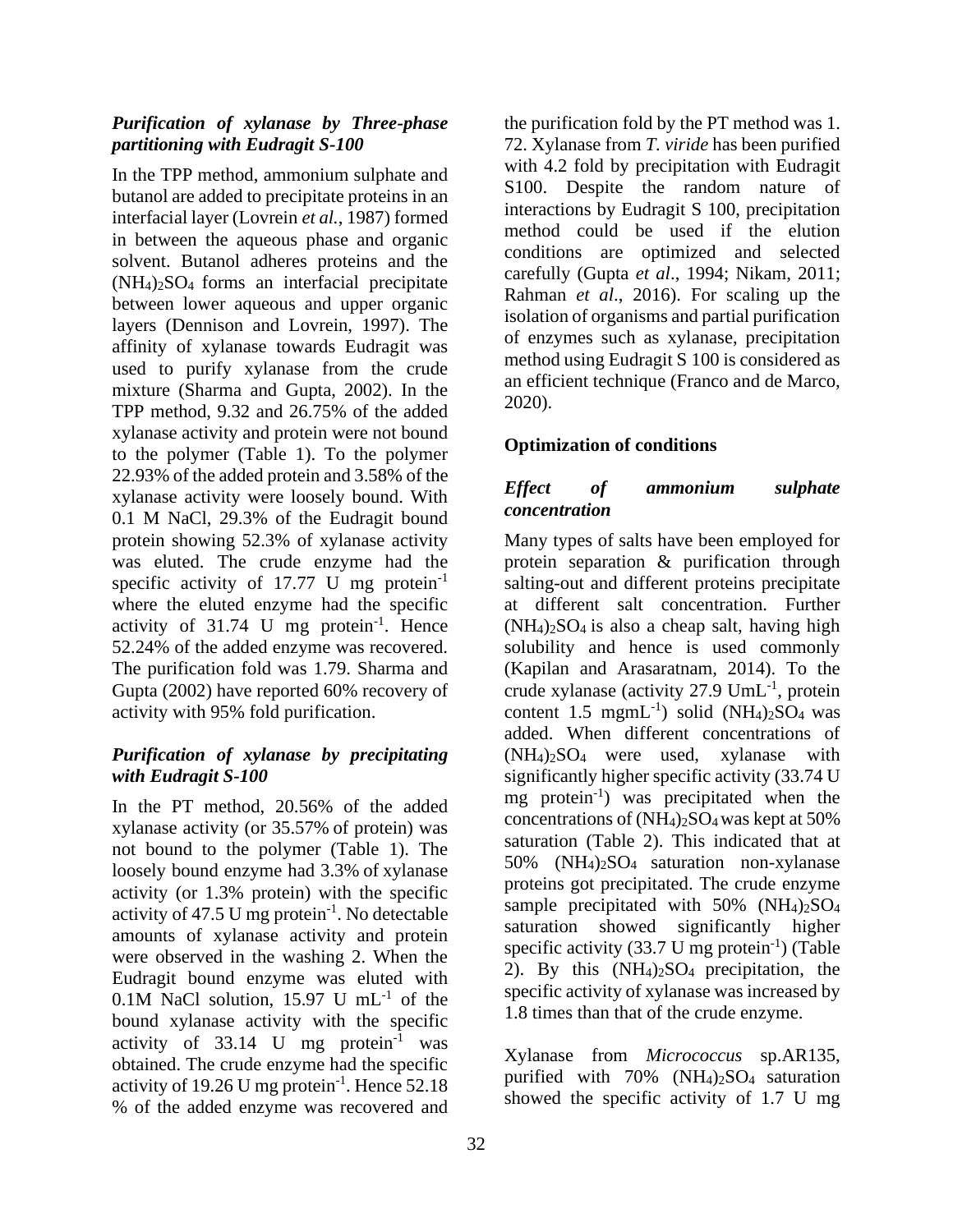protein<sup>-1</sup>, which was 34.9-fold higher than that of the crude enzyme with 75% yield (Gessesse and Mamo, 1999). Xylanase from *Bacillussp* precipitated with 90% ammonium sulphate, showed  $1.25$ Umg protein<sup>-1</sup> specific activity, with 2.01-fold purification and 80.0% yield (Chauthaiwale and Rao, 1994). When xylanase from *Bacillus amyloliquifaciens* was saturated with 40%  $(NH_4)_2SO_4$  117.0Umg protein<sup>-1</sup> specific activity was obtained, which was 4.0 fold higher than the crude enzyme in the 61.5% yield (Breccia *et al*., 1997). When xylanase from *Bacillus* sp. Strain SPS-0 was saturated with 20-80% (NH4)2SO4, showed 106.3Umg protein<sup>-1</sup> specific activity with 1.1 fold higher than that crude enzyme with 48.6% yield (Bataillan *et al*., 2000). With 60% ammonium sulphate saturation 55% xylanase was obtained as the yield (Annamalai *et al*., 2009). Gupta *et al*. (1994) have reported on the inhibitory effect of Ammonium sulphate of the binding of endo-xylanase to Eudragit. Ammonium sulphate (50%) precipitation increased the specific activity of xylanase from *Bacillus pumilus* by 1.81 times than that of the crude enzyme.

# *Effect of Eudragit S 100 concentration*

Among the different Eudragit concentrations used,  $40gL^{-1}$  of Eudragit S-100 yielded significantly higher xylanase activity (18.9  $UmL^{-1}$ ) ) than the other Eudragit concentrations (Figure 1). Eudragit-S100 is a copolymer of methylacrylic acid and

methylmethacrylate and it shows affinity towards xylanases (Gupta *et al*., 1994). Though xylanase activity was obtained in a broad Eudragit concentration range, very low xylanase activity  $(12.4 \text{ UmL}^{-1})$  was obtained when higher concentration of Eudragit S-100  $(100gL<sup>-1</sup>)$  was used. This affinity increased up to certain concentration of Eudragit S-100 and starts to drop beyond that level. Decrease in the xylanase enzyme activity expressed could be due to the intermolecular binding (Cross-linking) between any of the molecular entities of xylanase and Eudragit S100 and also might be due to the enzyme denaturation under the coupling conditions. Some organic solvents slightly increase the enzyme activity and some inactivate the enzyme activity at higher concentrations of Eudragit S100 (Gupta *et al*., 1994; Franco and de Marco, 2020; Niham, 2011). Since Eudragit has liquid-range density, higher solvating capacity, low viscosity, and enhanced diffusivity and mass transfer coefficient, it is considered as a good candidate for replacing the organic solvents in lot of different applications in the chemical, biochemical, and purification industries, polymer sources and particle synthesis techniques (Franco and de Marco, 2020; Niham, 2011). Therefore  $40gL^{-1}$  of Eudragit S-100 concentration was selected for both three phase partitioning and precipitation methods. After optimizing the Eudragit concentration, the effect of NaCl concentration on the elution of Eudragit bound xylanase was studied.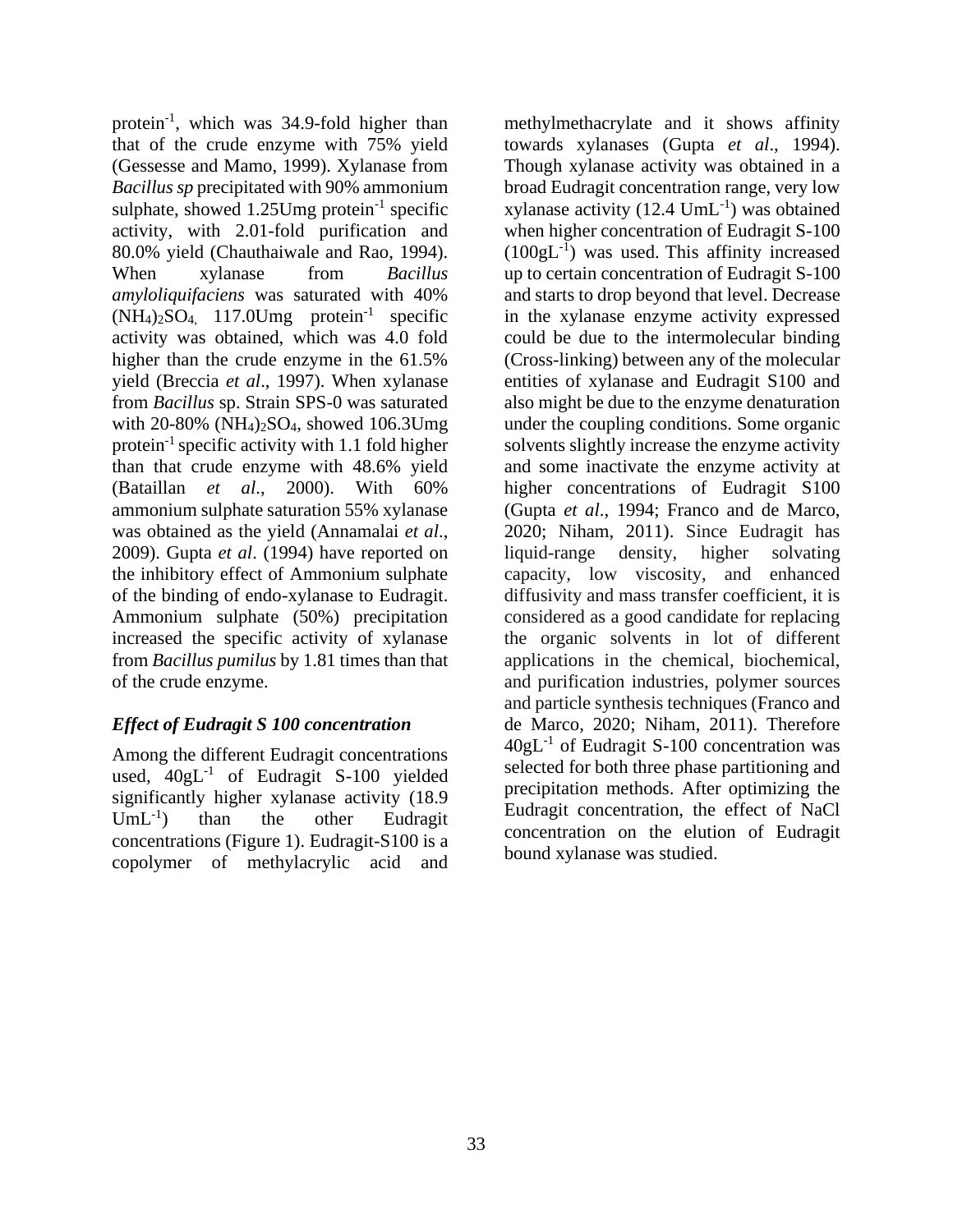Table 1: Purification of xylanase from thermostable alkaline xylanase producing *Bacillus pumilus* using Eudragit -S 100 -Three phase partitioning method and precipitating with Eudragit S-100.

|                | <b>Activity</b><br>$(U mL-1)$ |                          | <b>Protein</b><br>$(mg \, mL^{-1})$ |                          | <b>Specific activity</b><br>(U mg protein $^{-1}$ ) |                          | <b>Total activity</b><br>$(\mathbf{U})$ |                          | <b>Enzyme</b> yield<br>(%) |                          | <b>Purification</b><br>fold |                          |
|----------------|-------------------------------|--------------------------|-------------------------------------|--------------------------|-----------------------------------------------------|--------------------------|-----------------------------------------|--------------------------|----------------------------|--------------------------|-----------------------------|--------------------------|
| <b>Sample</b>  |                               |                          |                                     |                          |                                                     |                          |                                         |                          |                            |                          |                             |                          |
|                | A                             | B                        | A                                   | B                        | A                                                   | B                        | A                                       | B                        | A                          | B                        | A                           | B                        |
| Crude enzyme   | 27.9                          | 28.7                     | 1.57                                | 1.49                     | 17.77                                               | 19.26                    | 111.6                                   | 57.3                     | 100.0                      | 100                      | $\overline{\phantom{0}}$    | $\overline{\phantom{0}}$ |
| Unbound enzyme | 2.6                           | $\overline{\phantom{0}}$ | 0.42                                | $\overline{\phantom{0}}$ | 6.19                                                | $\overline{\phantom{0}}$ | 7.8                                     | $\overline{\phantom{0}}$ | 6.96                       | $\overline{\phantom{a}}$ |                             |                          |
| Washing        | 1.23                          | $\blacksquare$           | 0.36                                | $\overline{\phantom{a}}$ | 3.42                                                | $\overline{\phantom{0}}$ | 3.7                                     | $\overline{\phantom{0}}$ | 3.3                        | $\overline{\phantom{a}}$ |                             | -                        |
| Supernatant 1  | $\overline{\phantom{a}}$      | 5.9                      | $\overline{\phantom{a}}$            | 0.53                     | $\overline{\phantom{a}}$                            | 11.13                    | $\overline{\phantom{a}}$                | 8.8                      | $\overline{\phantom{0}}$   | 15.36                    | $\overline{\phantom{a}}$    | $\overline{\phantom{a}}$ |
| Washing 1      | $\overline{\phantom{a}}$      | 0.95                     | $\overline{\phantom{a}}$            | 0.02                     | $\overline{\phantom{0}}$                            | 47.5                     | $\overline{\phantom{a}}$                | 1.4                      | $\overline{\phantom{a}}$   | 2.44                     | $\overline{\phantom{a}}$    | -                        |
| Washing 2      | $\overline{\phantom{0}}$      | N <sub>o</sub>           | $\overline{\phantom{a}}$            | N <sub>o</sub>           | $\overline{\phantom{0}}$                            | N <sub>o</sub>           | $\overline{\phantom{a}}$                | N <sub>o</sub>           | $\overline{\phantom{0}}$   | N <sub>o</sub>           | $\overline{\phantom{0}}$    | $\overline{\phantom{0}}$ |
| Eluted enzyme  | 14.6                          | 14.97                    | 0.46                                | 0.45                     | 31.74                                               | 33.14                    | 58.3                                    | 29.9                     | 52.24                      | 52.18                    | 1.79                        | 1.72                     |

A- Three phase partitioning method (Sharma and Gupta, 2002)

B- Precipitation method (Gupta *et al.,* 1994).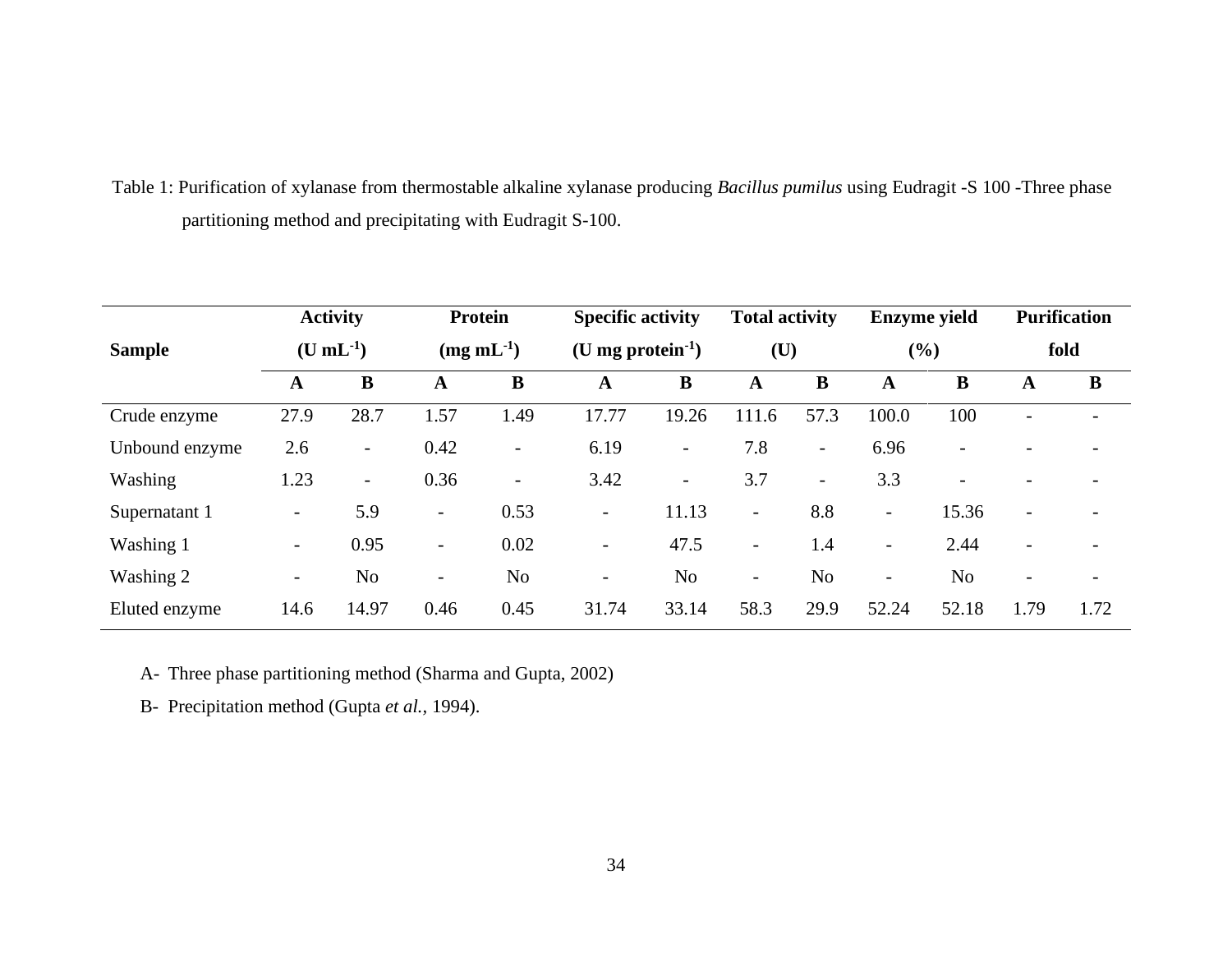#### *Effect of NaCl concentration on the Eudragit bound xylanase*

When the spent medium was treated with 40gL-1 Eudragit S-100 and Eudragit bound xylanase was eluted with different concentration of NaCl significantly higher xylanase activity  $(17.9$ UmL<sup>-1</sup>) was eluted with of 0.3 M NaCl. Therefore, it was decided to use 0.8M NaCl to elute xylanase enzyme from the polymer. Xylanase obtained from *Trichoderma viridae* was purified by precipitation method using Eudragit S-100 and the Eudragit bound enzyme was eluted with 0.1MNaCl (Gupta *et al*., 1994). Xylanase of *B. amyloliquefaciens* MIR32 was eluted from Eudragit S-100 with 1M NaCl and 0.2% (v/v) Triton and yielded 83%

with a 4.5 fold increased specific activity (Breccia *et al*., 1998). When the xylanase enzyme produced by *Bacillus subtilis* was purified by ammonium sulphate precipitation and with ion exchanger of DEAE –Sepharose and eluted with 0.8M NaCl, the specific activity of was increased from 32.14 to 212.5Umg-1 protein, which was 6.7 fold higher than that of the crude xylanase and the yield was 85% (Kapilan, 2015).

After optimizing the ammonium sulphate saturation, Eudragit concentration and NaCl concentration, crude xylanase was purified by both three-phase partitioning method and precipitation method under optimized conditions.

| $(NH_4)_2SO_4$ | Precipitate                                       |                                     |                                               |  |  |  |  |  |  |
|----------------|---------------------------------------------------|-------------------------------------|-----------------------------------------------|--|--|--|--|--|--|
| (%)            | <b>Xylanase activity</b><br>$(\mathbf{UmL^{-1}})$ | <b>Protein</b><br>$(mg \, mL^{-1})$ | <b>Specific activity (U mg</b><br>$Protein-1$ |  |  |  |  |  |  |
| 10             | 10.0                                              | 0.54                                | 18.7                                          |  |  |  |  |  |  |
| 20             | 19.8                                              | 0.91                                | 21.7                                          |  |  |  |  |  |  |
| 30             | 29.4                                              | 1.02                                | 28.9                                          |  |  |  |  |  |  |
| 40             | 33.3                                              | 1.10                                | 30.3                                          |  |  |  |  |  |  |
| 50             | 46.8                                              | 1.39                                | 33.7                                          |  |  |  |  |  |  |
| 60             | 45.0                                              | 1.78                                | 25.3                                          |  |  |  |  |  |  |
| 70             | 43.8                                              | 2.64                                | 16.6                                          |  |  |  |  |  |  |

Table 2: Effect of ammonium sulphate saturation percentage on the precipitation of xylanase from *Bacillus pumilus.*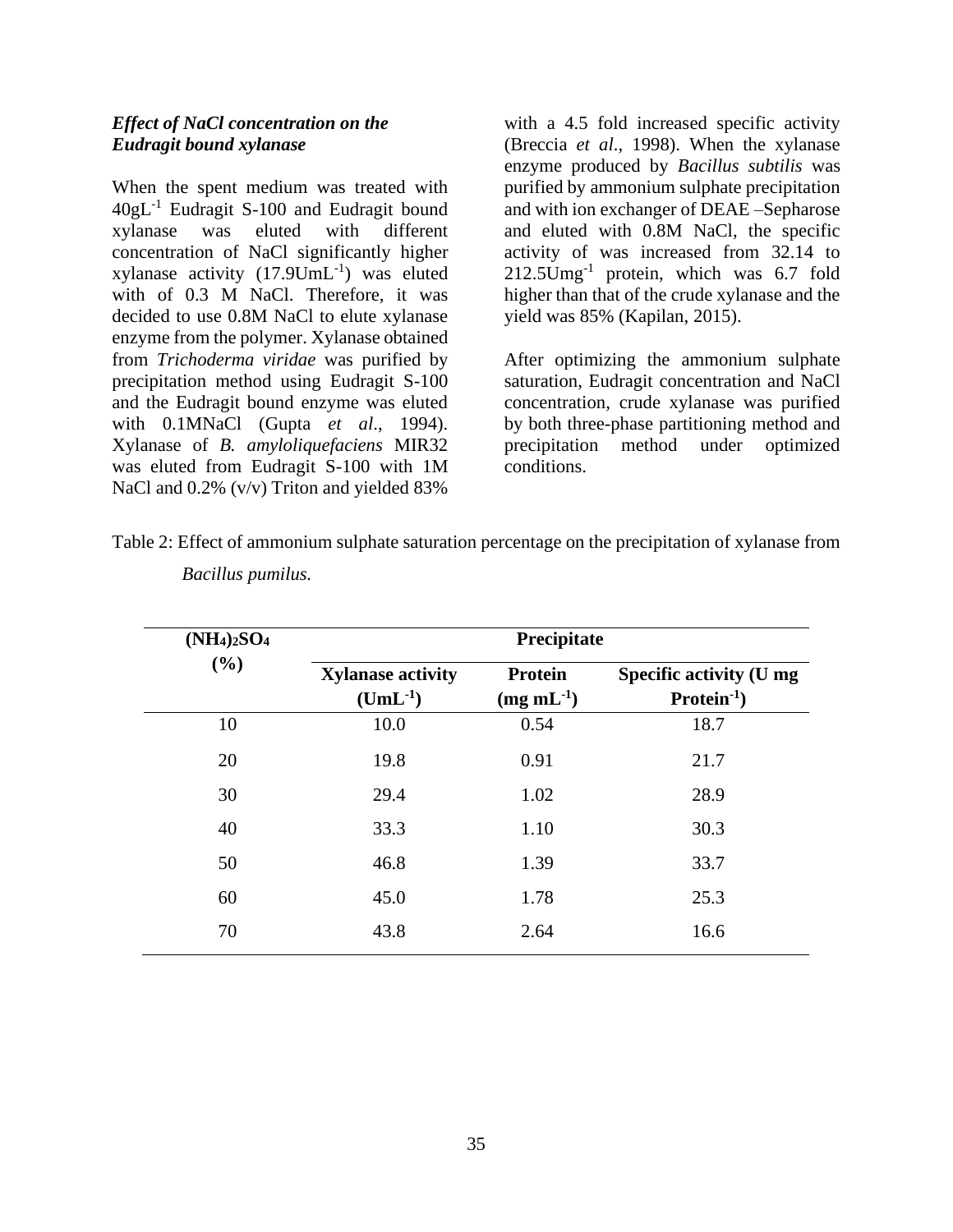#### **Purification of Xylanase under optimized condition**

# *Purification of xylanase by Three-phase partitioning with Eudragit S-100 under the optimized condition*

In the TPP method of purification, 10% of the added xylanase activity (or 27.52% of protein) was not bound to the polymer (Table 3). The washing contained 9.2% xylanase activity (or 22.15% protein) with the specific activity of 7.97Umg<sup>-1</sup>. When the enzyme bound to Eudragit was eluted, 63.41% of xylanase activity (or 31.54% protein) was obtained. The crude enzyme had the specific activity of  $18.91$ Umg protein<sup>-1</sup> where the eluted enzyme had the specific activity of  $38.02$  U mg protein<sup>-1</sup>. Hence recovery of 63.41% enzyme was obtained with 2.01 fold purification. The purification fold of the TPP method under optimized conditions was significantly higher (2.02) than the nonoptimized TPP method (1.79) when purifying xylanase from *Bacillus pumilus* using Eudragit S-100. Optimized method gave 1.13 times increase in the purification fold, than the non-optimized method. Similar trend was observed in the xylanase enzyme yield also.

# *Purification of xylanase by precipitation method in the optimized condition*

In the PT method, 19.49% of the added xylanase activity (or 39.73% of protein) was not bound to the polymer. Purified enzyme showed 69.7% of xylanase activity with the

specific activity of  $43.09$  Umg<sup>-1</sup>. When the Eudragit bound enzyme was eluted with 0.1M NaCl solution, 18.96 UmL<sup>-1</sup> of the bound xylanase activity was eluted (Table 3). Here the recovery of the enzyme was 69.67%. Optimization of the conditions for PT method has significantly increased the purification fold from 1.72 to 2.31. Optimized method gave 1.34 times increase in the purification fold, than the nonoptimized method. When the xylanase from *Bacillus subtilis* BS166 was purified by precipitation method with Eudragit  $40gL^{-1}$ and the Eudragit bound enzyme was eluted with  $0.8$ MNaCl,  $21.6$  UmL<sup>-1</sup> of xylanase activity with the specific activity of 41.54 Umg-1 was obtained. Xylanase enzyme yield was increased to 83.72% from 50.1% and the purification fold was increased to 2.33 from 1.73 (Kapilan, 2015).

When PT method of purification was done under optimized conditions (with  $40gL^{-1}$ Eudragit S-100 and usage of 0.3 M NaCl for elution), 18.96 U mL $^{-1}$  of xylanase activity with the specific activity of 43.09 U mg protein-1 was obtained and the xylanase yield and the purification fold were significantly increased to 69.67% and 2.31 respectively than the non-optimized PT method (at  $p \le$ 0.05). Since the purification fold of the optimized PT method is significantly higher than that of optimized TPP method, optimized PT method could be a better method for the purification of xylanase from *Bacillus* type of bacteria genera.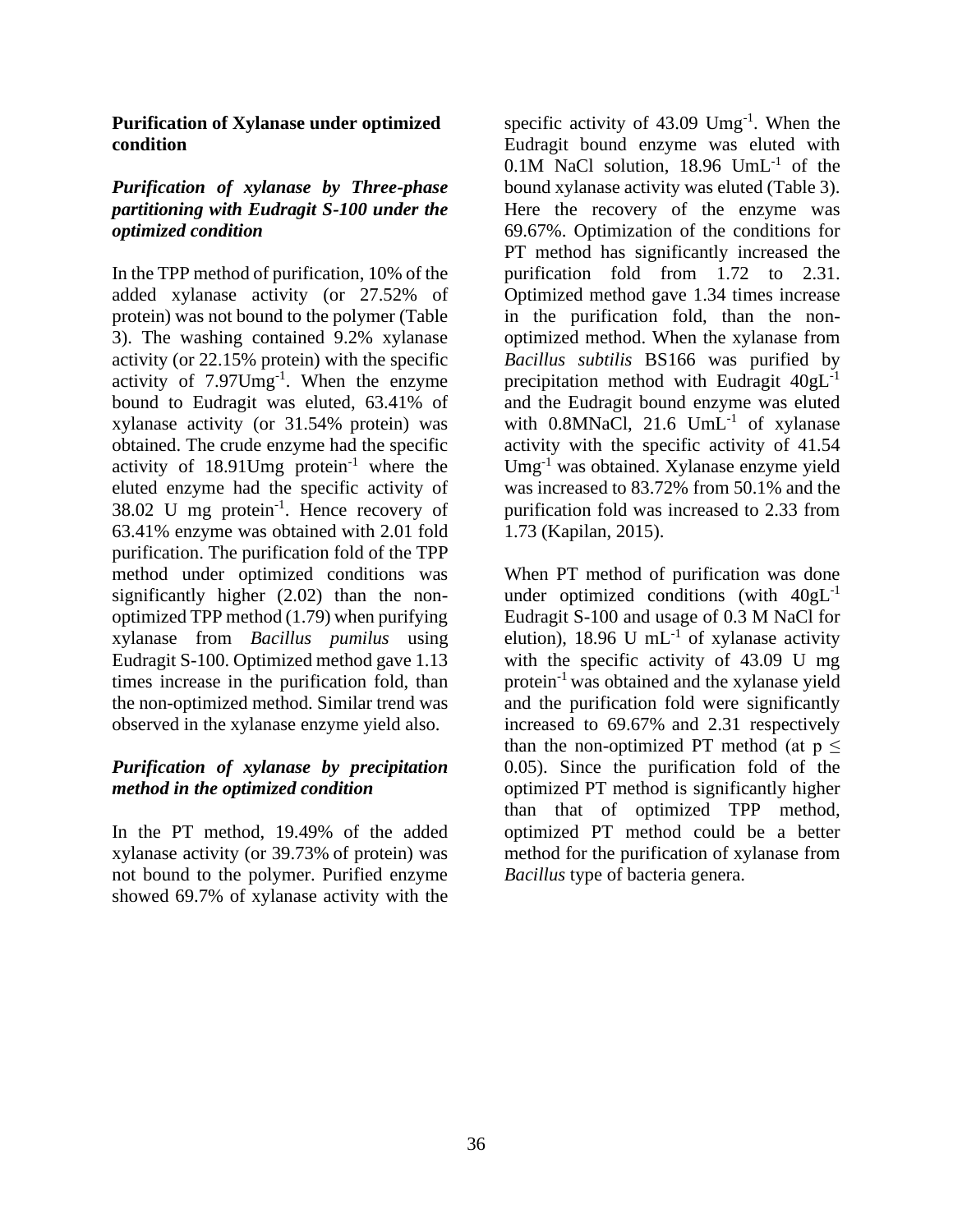

Figure 1: Effect of Eudragit S 100 concentration on xylanase recovery by precipitation method.

After optimizing the conditions for the purification, xylanase activity and purification fold were significantly increased (at  $p \le 0.05$ ) in the precipitation method than the three-phase partitioning method. Therefore, the precipitation method under optimized conditions could be used for the purification of xylanase obtained from *Bacillus pumilus.*

#### **SDS Acrylamide gel electrophoretic separation and molecular weight determination**

When the purified xylanase was subjected to

gel electrophoretic separation, and stained with Coomassie brilliant blue, the sample gave single band. This single band indicated that one type of xylanase was produced by this bacterium and further purification steps were not needed. The distance travelled by molecular markers and purified xylanase were measured. The molecular weight of the purified xylanase was 55.4 kDa (Figure 2). The molecular weight of this xylanase (55.3kDa) closely resembled the molecular weight (56000Da) of the xylanase from *Micrococcus* sp AR-135 determined by SDS-PAGE (Gessesse and Mamo, 1998).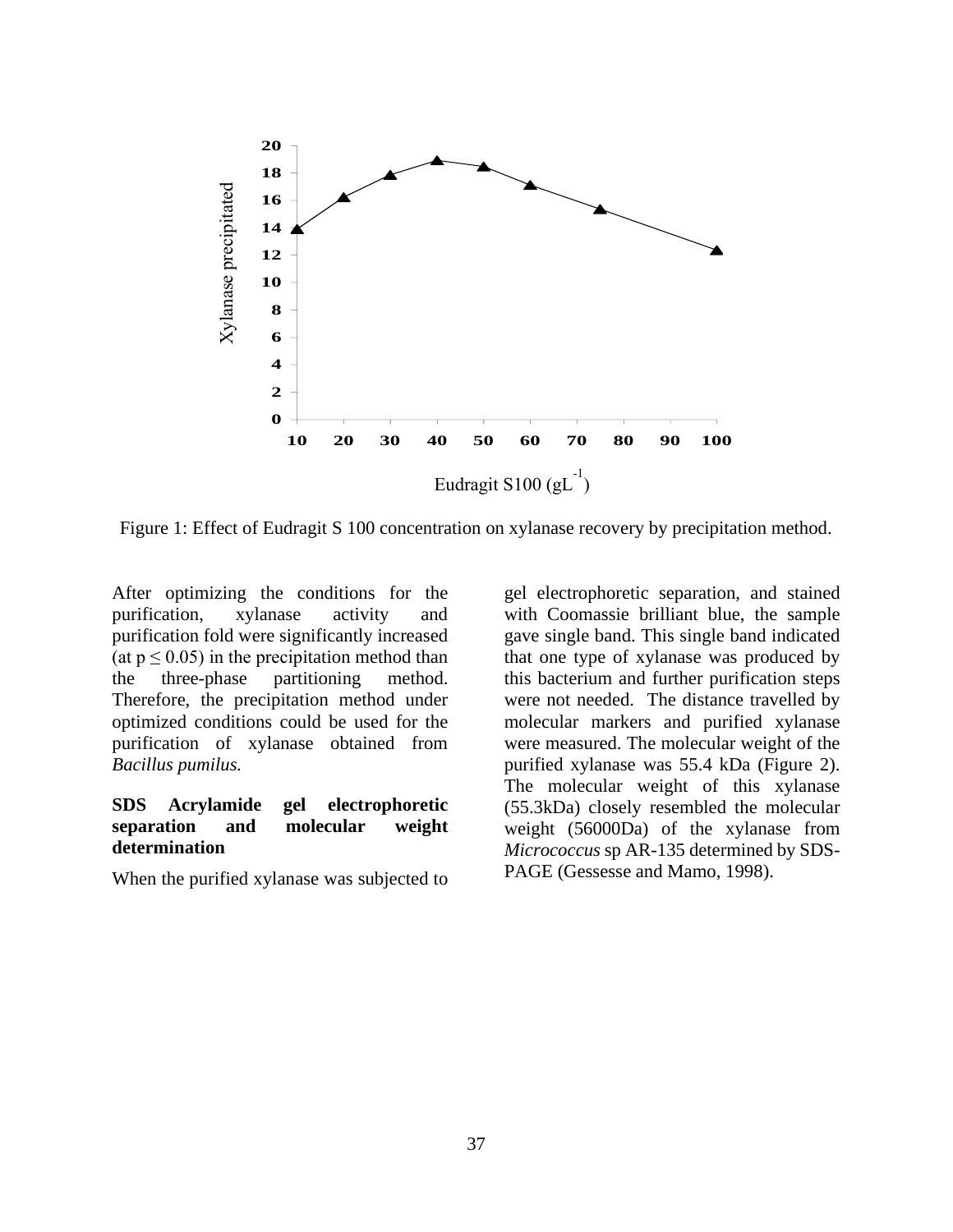|                | <b>Activity</b><br>$(UmL^{-1})$ |                          | Protein<br>$(mgmL^{-1})$ |                          | <b>Specific activity</b><br>(U mg protein $^{-1}$ ) |                          | <b>Total activity</b><br>$(\mathbf{U})$ |                          | <b>Enzyme</b> yield<br>(%) |                | <b>Purification</b><br>fold |                          |
|----------------|---------------------------------|--------------------------|--------------------------|--------------------------|-----------------------------------------------------|--------------------------|-----------------------------------------|--------------------------|----------------------------|----------------|-----------------------------|--------------------------|
| <b>Sample</b>  |                                 |                          |                          |                          |                                                     |                          |                                         |                          |                            |                |                             |                          |
|                | A                               | $\bf{B}$                 | A                        | B                        | A                                                   | B                        | A                                       | B                        | A                          | B              | A                           | B                        |
| Crude enzyme   | 28.18                           | 27.2                     | 1.49                     | 1.46                     | 18.91                                               | 18.63                    | 112.72                                  | 54.4                     | 100.00                     | 100.00         | 1.00                        | 1.00                     |
| Unbound enzyme | 2.82                            | $\overline{\phantom{0}}$ | 0.41                     | $\overline{a}$           | 6.88                                                | $\overline{\phantom{a}}$ | 8.46                                    | $\overline{\phantom{a}}$ | 7.51                       | $\overline{a}$ |                             |                          |
| Washing        | 2.63                            | $\overline{\phantom{0}}$ | 0.33                     | $\overline{\phantom{0}}$ | 7.97                                                | $\overline{\phantom{a}}$ | 7.90                                    | $\overline{\phantom{0}}$ | 7.01                       | $\overline{a}$ | $\overline{\phantom{a}}$    | $\overline{\phantom{0}}$ |
| Supernatant 1  | $\overline{\phantom{a}}$        | 5.3                      | $\overline{\phantom{a}}$ | 0.58                     | $\overline{\phantom{a}}$                            | 9.13                     | $\overline{\phantom{a}}$                | 7.99                     | $\overline{\phantom{a}}$   | 14.68          | $\overline{\phantom{a}}$    |                          |
| Washing 1      | $\overline{\phantom{a}}$        | 1.2                      | $\overline{\phantom{a}}$ | 0.13                     | $\overline{\phantom{a}}$                            | 9.23                     | $\overline{\phantom{a}}$                | 2.4                      | $\overline{\phantom{a}}$   | 0.04           | $\overline{\phantom{a}}$    | $\qquad \qquad$          |
| Washing 2      | $\overline{\phantom{a}}$        | N <sub>o</sub>           | $\overline{\phantom{a}}$ | N <sub>o</sub>           | $\overline{\phantom{a}}$                            | N <sub>o</sub>           | $\overline{\phantom{a}}$                | N <sub>o</sub>           | $\overline{\phantom{a}}$   | N <sub>o</sub> | $\overline{\phantom{a}}$    |                          |
| Eluted enzyme  | 17.87                           | 18.96                    | 0.47                     | 0.44                     | 38.02                                               | 43.19                    | 71.48                                   | 37.9                     | 63.41                      | 69.67          | 2.02                        | 2.31                     |

Table 3: Purification of xylanase from thermostable alkaline xylanase produced by *Bacillus pumilus* using Eudragit -S 100 -Three phase partitioning method and precipitation method under optimized conditions.

A- Three phase partitioning method (Sharma and Gupta, 2002)

B- Precipitation method (Gupta, *et al* 1994).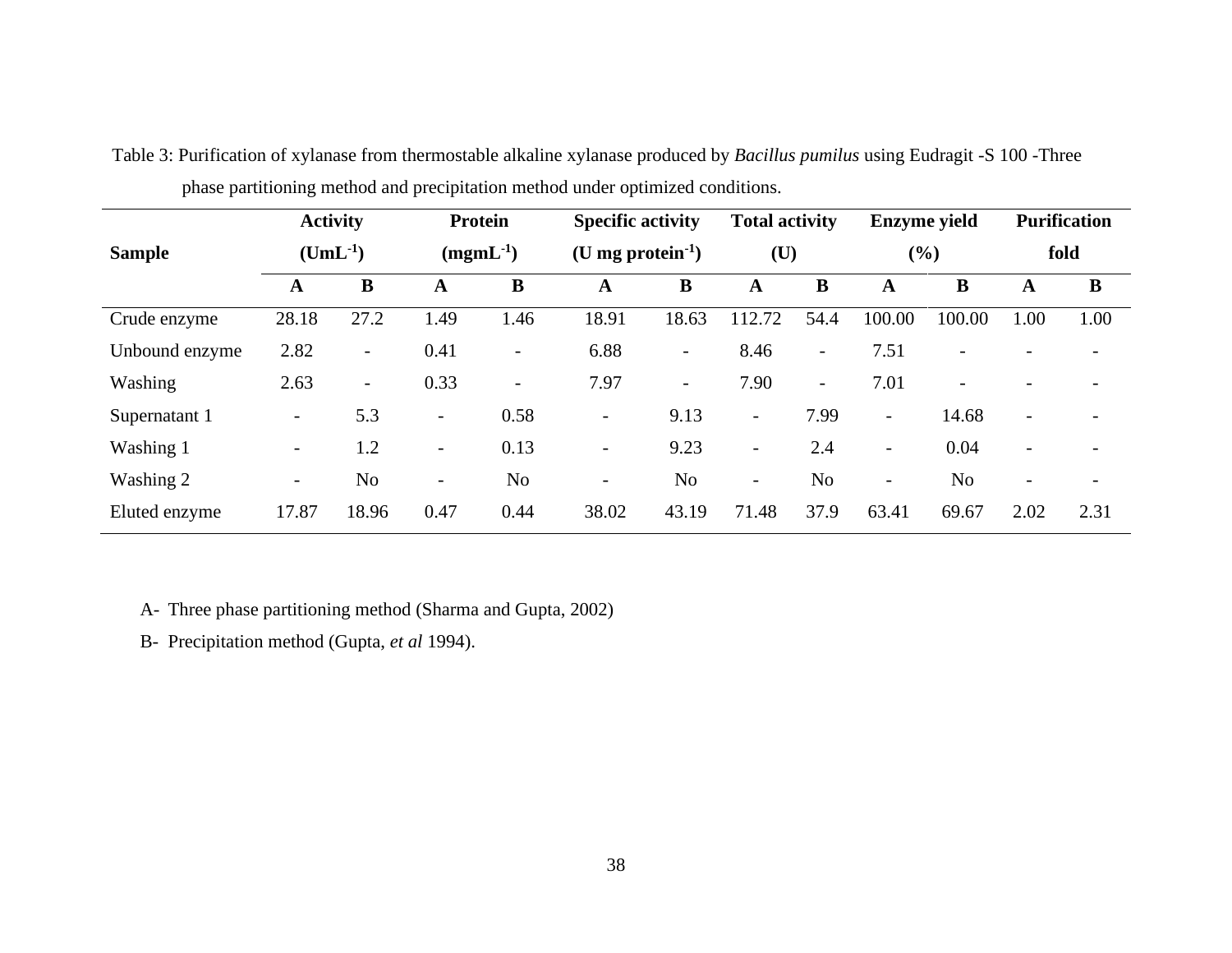

Figure 2: SDS–PAGE pattern of *Bacillus pumilus* xylanase purified by precipitation method. Molecular weight of the purified xylanase was determined as 55.4 kDa

#### **CONCLUSION**

Since optimized Precipitation method gave significantly higher xylanase yield and higher purification fold (69.67 and 2.31) than the optimized Three Phase Partitioning method (63.41 and 2.02), optimized Precipitation method could be recommended for the purification of xylanase using Eudragit S-100. The molecular weight of the purified xylanase was 55.4KDa. Further studies need to be done in order to confirm the applicability of this method to all the xylanases obtained from diverse sources.

#### *Acknowledgement*

The authors express their sincere gratitude to the Sida/SAREC and International Science Program in the Chemical Sciences (IPICS), Sweden, for the financial support.

#### **REFERENCES**

Annamalai, N., Thavasi, R., Jeyalakshmi, S. & Balasubramaniam, T. (2009). Thermostable and alkaline tolerant xylanase

production by *Bacillus subtilis* isolated from marine environment. *Indian Journal of Biotechnology*, 8: 291-297.

Anuradha, P., Vijayalakshmi, K., Prasanna, N.D. & Sridevi, K. (2007). Production and properties of alkaline xylanases from *Bacillus* sp. isolated from sugarcane fields. *Current Science*, 92(9): 1283-1286.

Archana, A. & Satyanarayana, T. (2003). Purification and characterization of a cellulase free xylanase of a moderate thermophilic *Bacillus licheniformis* A99. *World Journal of Microbiology and Biotechnology*, 19:53-57.

Ball, A.S. & Mc Carthy, A.J. (1989). Production and properties of xylanases from actinomycetes. *Journal of Applied Microbiology*, 66(5): 439-444.

Bataillan, M., Cardinali, A.P.N., Castillon, N. & Duchiron, F. (2000). Purification and characterization of a moderately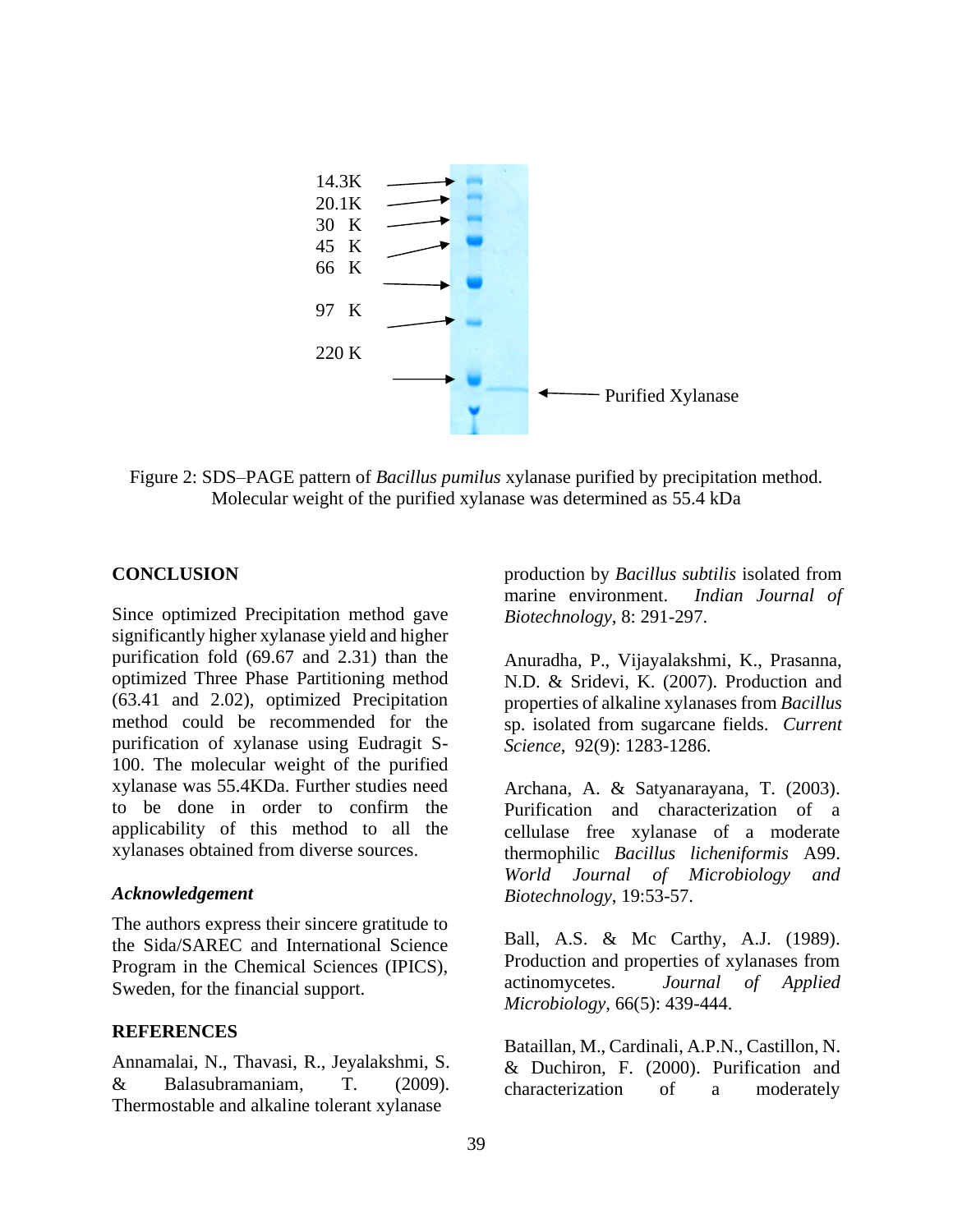thermostable xylanase from *Bacillus* sp. Strain SPS-O. *Enzyme and Microbial Technology*, 26: 187-192.

Breccia, J.D., Sineriz, F., Baigori, M.D., Castro, G.R. & Hatti-Kaul, R. (1998). Purification and characterization of a thermostable xylanase from *Bacillus amylolicquefaciens. Enzyme and Microbial Technology*, 22: 422-449.

Breccia, J.A., Mattiasson, B. & Sineriz, F. (1998). Separation of bacterial xylanase by anion precipitation using Eudragit 100. *Journal of Biotechnology*, 61: 219-223.

Chauthaiwale, J. & Rao, M. (1994). Production and purification of extracellular D-xylose isomerase from an alkaliphilic, thermophilic *Bacillus* sp. *Applied Environmental Microbiology*, 60(12): 4495- 4499.

Chidi, S.S., Godana, B., Ncube, I., E.J.V., Cronshaw, A. & Abotsi, E. K. (2008). Production, purification and characterization of cellulose-free xylanase from *Aspergillus terreus* UL 4209. *African Journal of Biotechnology*, 7(21): 3939-3948.

Christalcopoulos, P., Nerinck, W., Kekos, D., Macris, B. & Claeyssens, M. (1996). Purification and Characterization of two low molecular mass alkaline xylanases from *Fusarium oxysporum* F3. *Journal of Biotechnology*, 51(2): 181-189.

Dennison, C. & Lovrien, R. (1997). Three phase partitioning: Concentration and purification of proteins. *Protein Expression and Purification*, 11: 149–161.

Franco, P. and de Marco (2020). I. Eudragit: A novel carrier for controlled drug delivery in supercritical antisolvent coprecipitation. *Polymers* (Basel), 12:234.

Garg, S., Ali, R. & Kumar, A. (2009). Production of alkaline xylanase by an alkalothermophilic bacterium, *Bacillus halodurans*, MTCC 9512 isolated from dung. *Current Trends in Biotechnology and Pharmacy*, 3(1): 90-96.

Gessesse, A. & Mamo, G. (1999). High-level xylanase by an alkalophilic *Bacillus* sp. by using solid-state fermentation. *Enzyme Microbial Technology*, 25: 68-72.

Gessesse, A. & Mamo, G. (1998). Purification and characterization of an alkaline xylanase from alkalophilic *Micrococcus* sp. AR-135. *Journal of Industrial Microbiology and Biotechnology*, 20: 210.214.

Gupta, M.N., Guoqiang, D, Kaul, R. & Mattiasson, B. (1994). Purification of xylanase from *Trichoderma viridae* by precipitation with an anionic polymer Eudragit S 100. *Biotechnology Technology*, 8:117-122.

Ibrahim, A.S.S. & El-diwany, A. I. (2007). Isolation and identification of new cellulases producing thermophilic bacteria from an Egyptian hot spring and some properties of the crude enzyme. *Australian Journal of the Basic and Applies Sciences*, 1(4): 473-478.

Kapilan, R. & Arasaratnam, V. (2010). A Novel *Bacillus pumilus* strain for alkaline xylanase production at and above  $40^{\circ}$ C. *Malaysian Journal of Biochemistry and Molecular Biology*, *18*: 7-15.

Kapilan, R. & Arasaratnam, V. (2011). Paddy Husk as Support for Solid State Fermentation to Produce Xylanase from *Bacillus pumilus. Rice Science*, 18(1): 36-45.

Kapilan, R. & Arasaratnam, V. (2014). Characterization of xylanase produced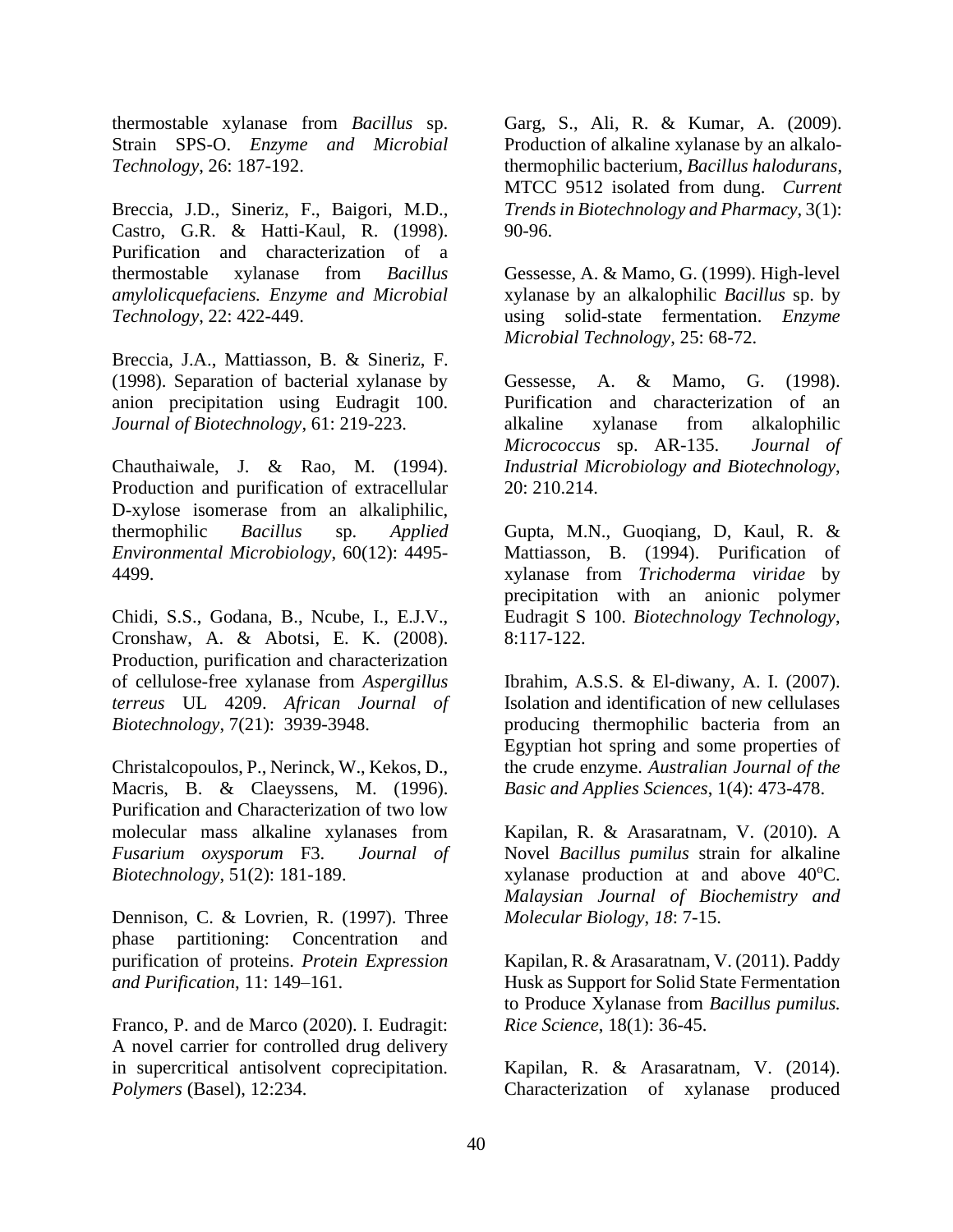by *Bacillus pumilus*. *Journal of National Science Foundation*, *Sri Lanka* 42(4): 363- 366.

Kapilan, R (2015). Purification of xylanase from *Bacillus subtilis* BS166, *Journal of Science, Botany*, 5(7):511-515.

Kapilan, R (2015). Purification of extracellular xylanase from *Bacillus subtilis* BS166 by affinity precipitation using Eudragit S-100, *Jacobs Journal of enzymology and enzyme engineering*, 1(1):004.

Kapoor, M., Nair, L.M. & Kuhad, R. C. (2008). Cost-effective xylanase production from free and immobilized *Bacillus pumilus* strain MK001 and its application in saccharification of *Prosopis juliflora*. *Biochemical Engineering Journal, 38*: 88-97.

Khan, A., Haq, I.U., Butt, W.A. & Ali, S. (2003). Isolation and screening of *Aspergillus niger* isolates for xylanase biosynthesis. *Biotechnology*, 2(3): 185-190.

Kumar, K.S., Manimaran, A., Permal, K. & Singh, S. (2009). Production of  $\Box$ -xylanase by *Thermomyces lanuginosus* MC 134 mutant on corncobs and its application in biobleaching of bagasse pulp. *Journal of Biosciences and Bioengineering*, 107(5): 494-498.

Laemmli, U.K. (1970). Cleavage of structural proteins during the assembly of the head of bacteriophage T4. *Nature*, 227: 680-685.

Lee, C.C., Smith, M., Kibblewhite-Accinelli, R.E., Williams, T.G., Wagschal, K., Robertson, G.H. & Wong, W. S. (2006). Isolation and characterization of a cold active xylanase enzyme from *Flavonbacterium* sp. *Current Microbiology*, 52: 112-116.

Lowry, O.H., Rosenburg, N.J., Farr, A.L. & Randall, R.J. (1951). Protein measurement with the Folin phenol reagent. *Journal of Biological Chemistry,* 193: 265-275.

Lovrein, R., Goldensoph, C., Anderson, P.C. & Odegaard, B. (1987). Three-phase partitioning (TPP) via t-butanol, enzyme separation from crudes. In: *Protein purification micro to macro*, (ed. R. Burgees), pp.131-148. R.R. Liss, New York.

Lyon, P.F., Beff, T., Blanc, M., Auling, G. & Aragno, M. (2000). Isolation and characterization of highly thermophilic xylanolytic *Thermus thermophilus* strains from hot composts. *Canadian Journal of Microbiology*, 46: 1029-1035.

Miller, G.L. (1959). Use of Dinitrosalicylic acid reagent for determination of reducing sugar. *Analytical Chemistry*, 31: 426-428.

Nikam, V. (2011). Eudragit a versatile polymer: A review. *Pharmacologyonline*, 1:152–164

Ninawe, S., Lal, R. & Kuhad, R. C. (2006). Isolation of three xylanase – producing strains of actinomycetes and their identification using molecular methods. *Current Microbiology*, 53(3): 178-182.

Pal, A., Roy, L. & Chattopadhyay, P. (2006). Purification an immobilization of an *A. terreus* xylanase: use of continuous fluidized bed column reactor. *Indian Journal of Biotechnology*, 5:163-168.

Qinnghe, C., Xiaoyu, Y., Tiangui, N., Cheng, J. & Qiugang, M. (2004). The screening of culture condition and properties of xylanase by white-rot fungus *Pleurtus ostreatus*. *Process Biochemistry*, 39: 1561-1566.